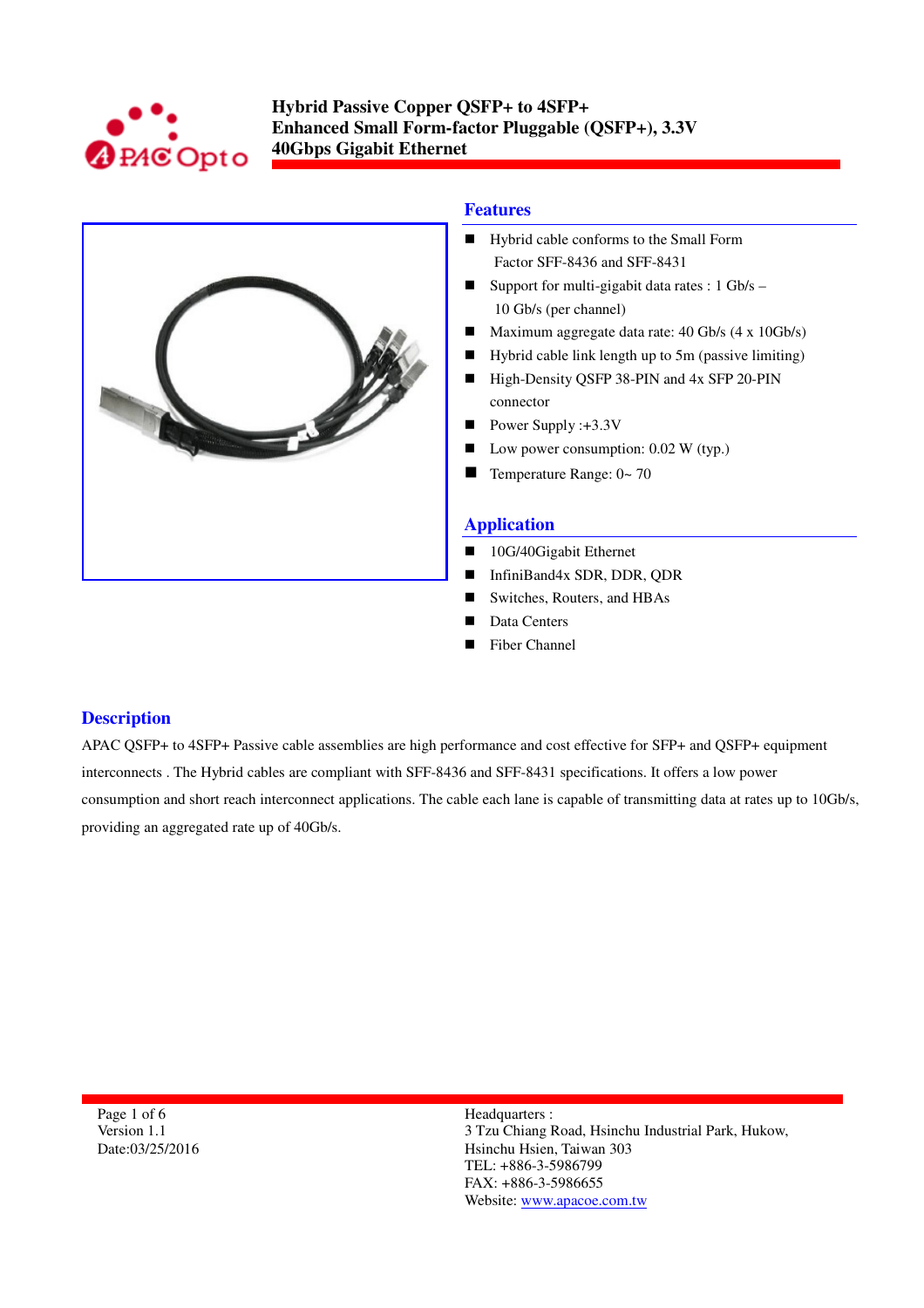

## **Ordering Information**

| <b>PART NUMBER</b> | <b>Product Description</b>                      |
|--------------------|-------------------------------------------------|
| OSFP-HPEC-40G-01   | QSFP+ to 4xSFP+ Direct Attach Passive Cable, 1m |
| OSFP-HPEC-40G-03   | QSFP+ to 4xSFP+ Direct Attach Passive Cable, 3m |
| OSFP-HPEC-40G-05   | QSFP+ to 4xSFP+ Direct Attach Passive Cable, 5m |
|                    |                                                 |

# **Recommended Operating Conditions**

| <b>PARAMETER</b>                   | <b>SYMBOL</b> | <b>MIN</b> | <b>MAX</b> | <b>UNITS</b> | <b>NOTE</b> |  |
|------------------------------------|---------------|------------|------------|--------------|-------------|--|
| <b>Storage Ambient Temperature</b> |               | -40        |            |              |             |  |
| <b>Operating Case Temperature</b>  |               |            |            | $\circ$      |             |  |

| <b>Systems</b>                             |                                                    |
|--------------------------------------------|----------------------------------------------------|
| <b>Performance</b>                         | <b>Media</b>                                       |
| 4-Channel Full-Duplex Passive Copper Cable | Hot-pluggable, industry-standard Small Form-Factor |
| Transceiver                                | Pluggable copper cable.                            |
|                                            |                                                    |

Page 2 of 6 Version 1.1 Date:03/25/2016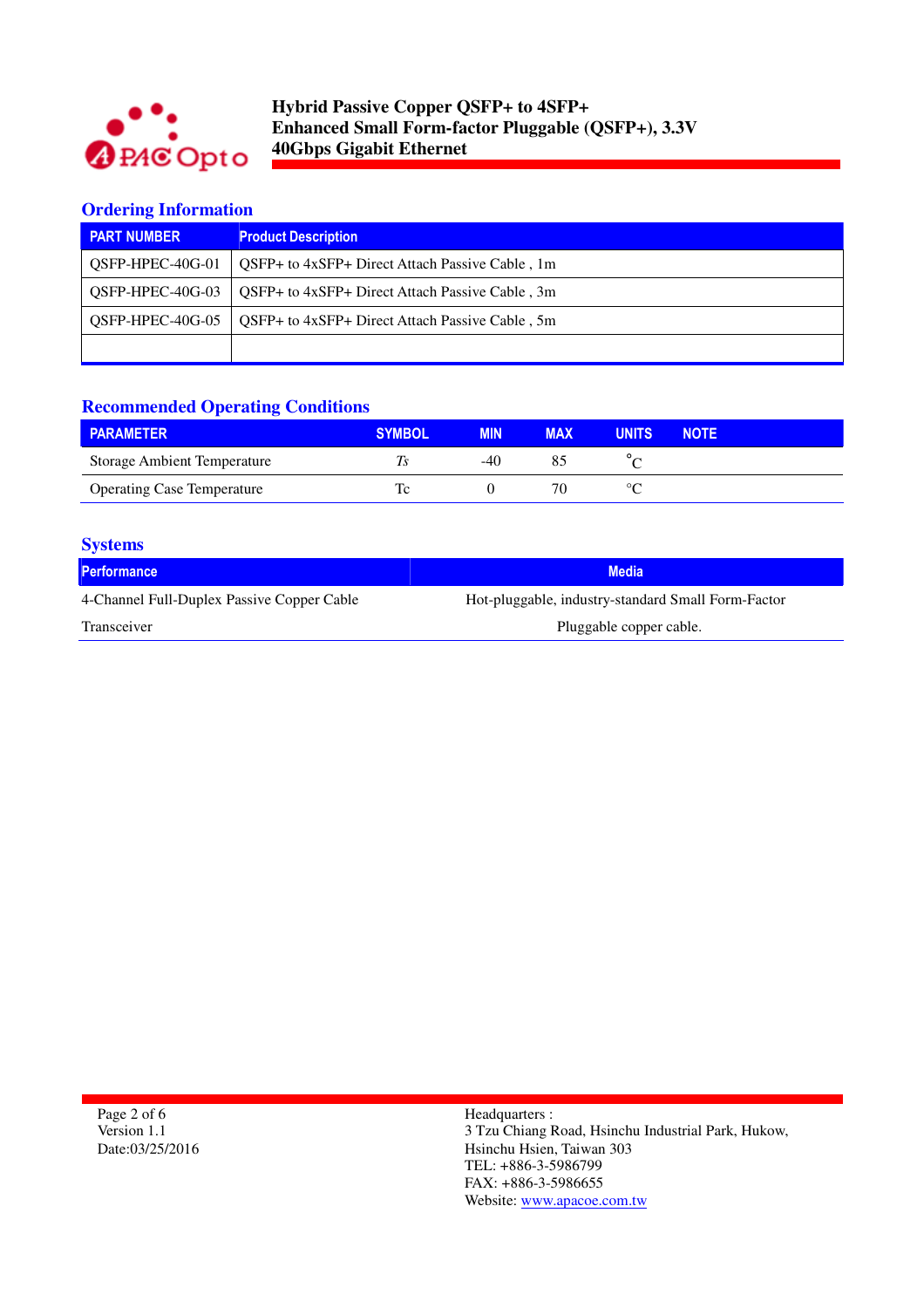

### **QSFP+ Pin Descriptions**

| <b>Pin</b> | <b>Logic</b> | <b>Symbol</b>               | <b>Name/Description</b>             | <b>NOTE</b>    |
|------------|--------------|-----------------------------|-------------------------------------|----------------|
| 1          |              | <b>GND</b>                  | Ground                              | 1              |
| 2          | CML-I        | Tx2n                        | Transmitter Inverted Data Input     |                |
| 3          | CML-I        | Tx2p                        | Transmitter Non-Inverted Data Input |                |
| 4          |              | <b>GND</b>                  | Ground                              | 1              |
| 5          | $CML-I$      | Tx4n                        | Transmitter Inverted Data Input     |                |
| 6          | $CML-I$      | Tx4p                        | Transmitter Non-Inverted Data Input |                |
| 7          |              | <b>GND</b>                  | Ground                              | 1              |
| 8          | LVTTL-I      | ModSelL                     | Module Select                       |                |
| 9          | LVTTL-I      | ResetL                      | Module Reset                        |                |
| 10         |              | Vcc Rx                      | +3.3V Power Supply Receiver         | $\overline{2}$ |
| 11         | LVCMOSI/O    | <b>SCL</b>                  | 2-wire serial interface clock       |                |
| 12         | LVCMOSI/O    | <b>SDA</b>                  | 2-wire serial interface data        |                |
| 13         |              | <b>GND</b>                  | Ground                              | 1              |
| 14         | CML-O        | Rx3p                        | Receiver Non-Inverted Data Output   |                |
| 15         | CML-O        | Rx3n                        | Receiver Inverted Data Output       |                |
| 16         |              | <b>GND</b>                  | Ground                              | 1              |
| 17         | CML-O        | Rx1p                        | Receiver Non-Inverted Data Output   |                |
| 18         | $CML-O$      | Rx1n                        | Receiver Inverted Data Output       |                |
| 19         |              | <b>GND</b>                  | Ground                              | 1              |
| 20         |              | <b>GND</b>                  | Ground                              | 1              |
| 21         | CML-O        | Rx2n                        | Receiver Inverted Data Output       |                |
| 22         | $CML-O$      | Rx2p                        | Receiver Non-Inverted Data Output   |                |
| 23         |              | <b>GND</b>                  | Ground                              | 1              |
| 24         | $CML-O$      | Rx4n                        | Receiver Inverted Data Output       |                |
| 25         | $CML-O$      | Rx4p                        | Receiver Non-Inverted Data Output   |                |
| 26         |              | <b>GND</b>                  | Ground                              | $\mathbf{1}$   |
| 27         | LVTTL-O      | ModPrsL                     | Module Present                      |                |
| 28         | LVTTL-O      | $\mathop{\rm Int}\nolimits$ | Interrupt                           |                |

Page 3 of 6 Version 1.1 Date:03/25/2016 Headquarters :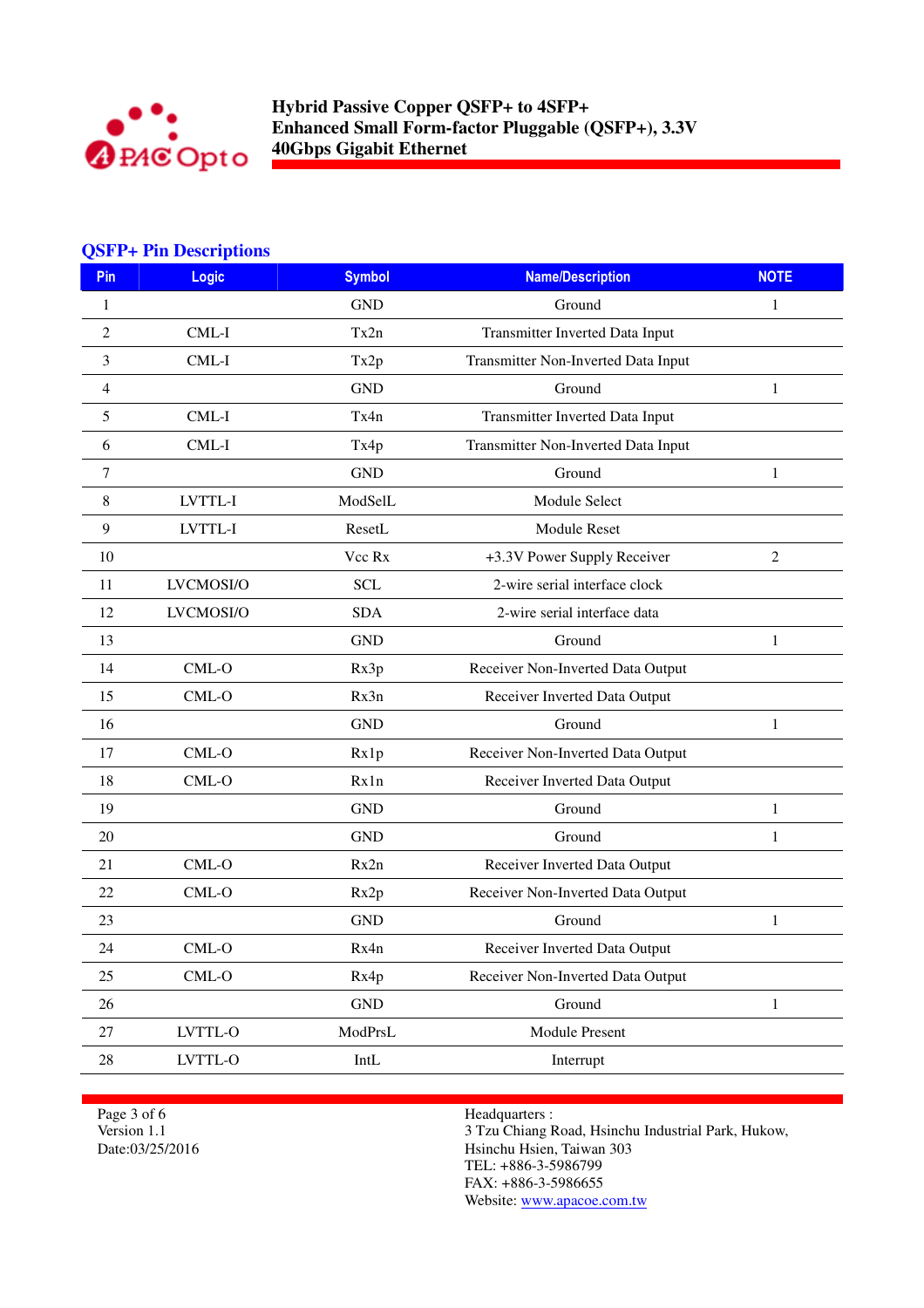

| 29 |                | Vcc Tx        | +3.3V Power Supply Transmitter      | 2 |
|----|----------------|---------------|-------------------------------------|---|
| 30 |                | Vcc1          | +3.3V Power Supply                  |   |
| 31 | <b>LVTTL-I</b> | <b>LPMode</b> | Low Power Mode                      |   |
| 32 |                | <b>GND</b>    | Ground                              |   |
| 33 | CML-I          | Tx3p          | Transmitter Non-Inverted Data Input |   |
| 34 | CML-I          | Tx3n          | Transmitter Inverted Data Input     |   |
| 35 |                | <b>GND</b>    | Ground                              |   |
| 36 | CML-I          | Tx1p          | Transmitter Non-Inverted Data Input |   |
| 37 | CML-I          | Tx1n          | Transmitter Inverted Data Input     |   |
| 38 |                | <b>GND</b>    | Ground                              |   |
|    |                |               |                                     |   |

#### **Note:**

Note 1: GND is the symbol for signal and supply (power) common for the QSFP+ module. All are common within the QSFP+ module and all module voltages are referenced to this potential unless otherwise noted. Connect these directly to the host board signal-common ground plane.

Note 2: Vcc Rx, Vcc1 and Vcc Tx are the receiver and transmitter power supplies and shall be applied concurrent- ly. Requirements defined for the host side of the Host Edge Card Connector are listed in Table 6. Recommended host board power supply filtering is shown in Figure 4. Vcc Rx Vcc1 and Vcc Tx may be internally connected with- in the QSFP+ Module module in any combination. The connector pins are each rated for a maximum current of 500 mA.

Page 4 of 6 Version 1.1 Date:03/25/2016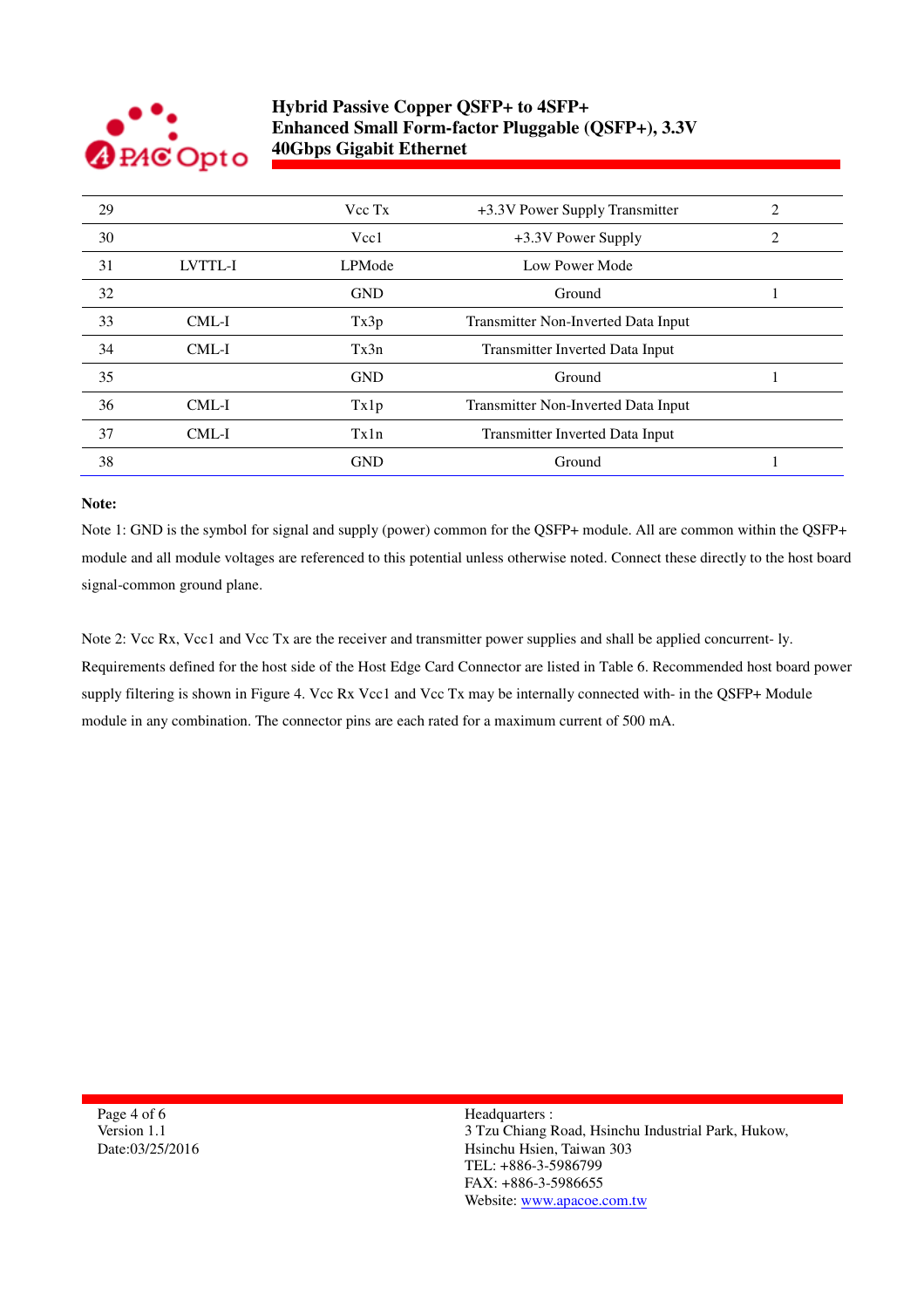

### **SFP+ Pin Descriptions**

| Pin | <b>Logic</b> | <b>Symbol</b>    | <b>Name/Description</b>          | <b>NOTE</b>    |
|-----|--------------|------------------|----------------------------------|----------------|
| 1   |              | <b>VeeT</b>      | <b>Transmitter Ground</b>        |                |
| 2   | LV-TTL-O     | TX_Fault         | N/A                              | 1              |
| 3   | LV-TTL-I     | TX_DIS           | <b>Transmitter Disable</b>       | $\overline{2}$ |
| 4   | LV-TTL-I/O   | <b>SDA</b>       | Tow Wire Serial Data             |                |
| 5   | LV-TTL-I     | <b>SCL</b>       | Tow Wire Serial Clock            |                |
| 6   |              | MOD_DEF0         | Module present, connect to VeeT  |                |
| 7   | LV-TTL-I     | R <sub>S</sub> O | N/A                              | 1              |
| 8   | LV-TTL-O     | LOS              | LOS of Signal                    | $\overline{2}$ |
| 9   | LV-TTL-I     | RS1              | N/A                              | $\mathbf{1}$   |
| 10  |              | <b>VeeR</b>      | Reciever Ground                  |                |
| 11  |              | <b>VeeR</b>      | <b>Reciever Ground</b>           |                |
| 12  | $CML-O$      | $RD-$            | Reciever Data Inverted           |                |
| 13  | CML-O        | $RD+$            | Reciever Data Non-Inverted       |                |
| 14  |              | <b>VccR</b>      | Reciever Ground                  |                |
| 15  |              | <b>VccR</b>      | Reciever Supply 3.3V             |                |
| 16  |              | VeeT             | Transmitter Supply 3.3V          |                |
| 17  |              | VeeT             | <b>Transmitter Ground</b>        |                |
| 18  | CML-I        | $TD+$            | Transmitter Data Non-Inverted    |                |
| 19  | CML_I        | TD-              | <b>Transmitter Data Inverted</b> |                |
| 20  |              | VeeT             | <b>Transmitter Ground</b>        |                |

#### **Note:**

1) Signals not supported in SFP-xEC-10G pulled-down to VeeT with 30K ohms resistor

2) Passive cable assemblies do not support LOS and TX\_DIS

Page 5 of 6 Version 1.1 Date:03/25/2016